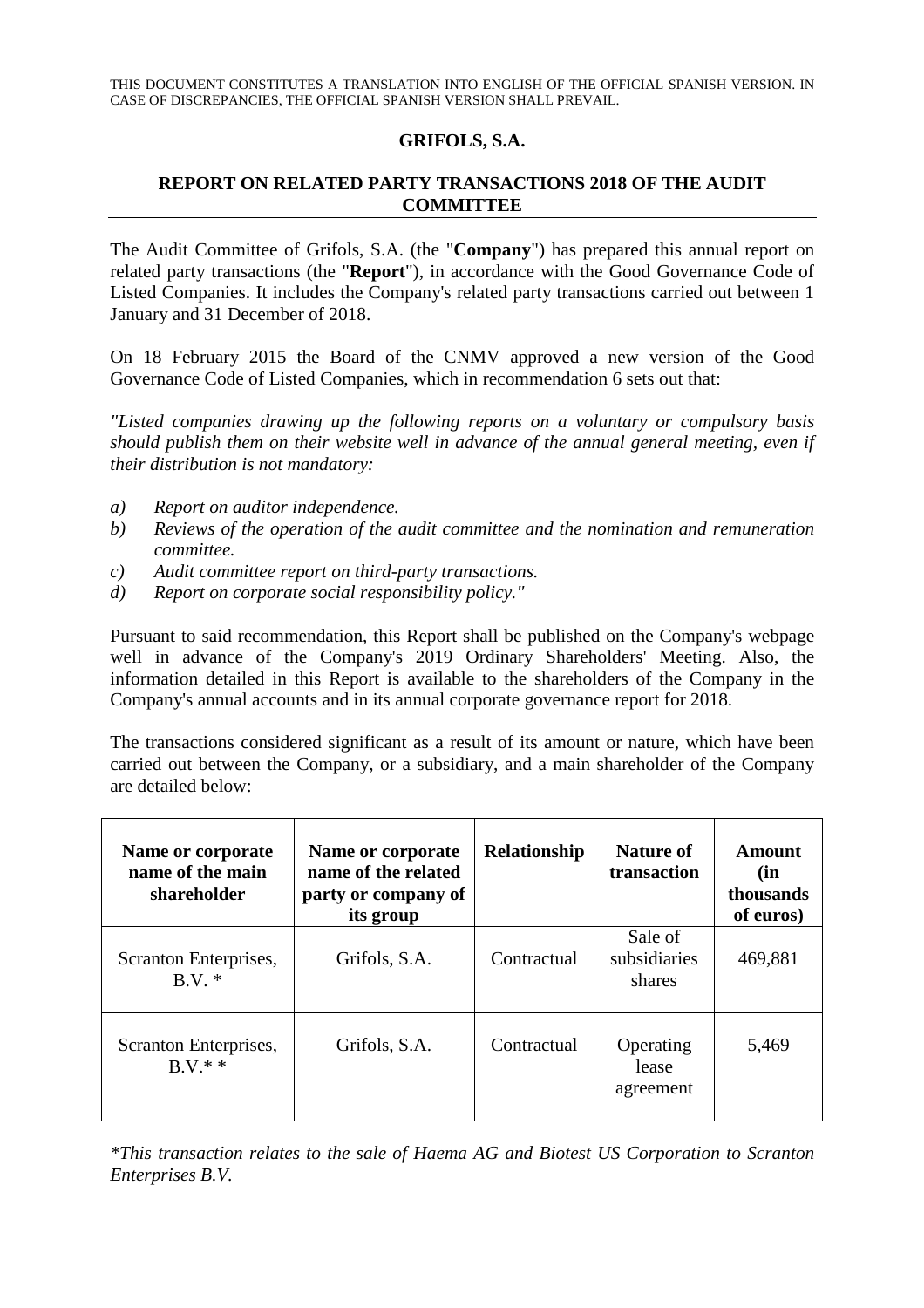\*\**the contractual relationship is between Centurión Real Estate S.A.U and Grifols, S.A.; Scranton Enterprises B.V. (main shareholder of Grifols, S.A.) is the sole shareholder of Centurión Real Estate S.A.U.* 

Likewise, the transaction, considered significant as a result of its amount or nature, which has been carried out between the Company, or a subsidiary, and a director of the Company is detailed below:

| Name or corporate<br>name of the directors<br>or managers | Name or<br>corporate name<br>of the related<br>party | Relationship                                                                                                         | <b>Nature of</b><br>transaction | Amount<br>(in<br>thousands<br>of euros) |
|-----------------------------------------------------------|------------------------------------------------------|----------------------------------------------------------------------------------------------------------------------|---------------------------------|-----------------------------------------|
| Thomas Glanzmann                                          | Grifols, S.A.                                        | <b>Thomas</b><br>Glanzmann is a<br>director of<br>Grifols, S.A. and<br>shareholder of<br>Glanzmann<br>Enterprises AG | Service<br>Agreement            | 844                                     |

During the FY 2018, the main transactions carried out by the Company with other companies of the group have been:

| Corporate name of the<br>group' subsidiary | <b>Brief description of the</b><br>transaction | <b>Amount</b> (in thousands of<br>euros) |
|--------------------------------------------|------------------------------------------------|------------------------------------------|
| Fundación Privada Victor<br>Grifols Lucas  | Management or collaboration<br>agreements      | 500                                      |
| Probitas Fundación Privada                 | Management or collaboration<br>agreements      | 3,782                                    |
| Alkahest, Inc.                             | $R+D$ agreements                               | 50                                       |
| Alkahest, Inc.                             | <b>Sales</b>                                   |                                          |
| Alkahest, Inc.                             | Operating expense                              | 17,006                                   |
| Alkahest, Inc.                             | Financial expense                              | 56                                       |
| Interstate Blood Bank, Inc.                | Purchases                                      | 97,895                                   |
| Interstate Blood Bank, Inc.                | Operating expense                              | 19                                       |
| Interstate Blood Bank, Inc.                | Financial income                               | 394                                      |
| PBS Acquisition Corp.                      | <b>Sales</b>                                   | 68                                       |
| <b>Access Biologicals LLC</b>              | <b>Sales</b>                                   | 5,738                                    |